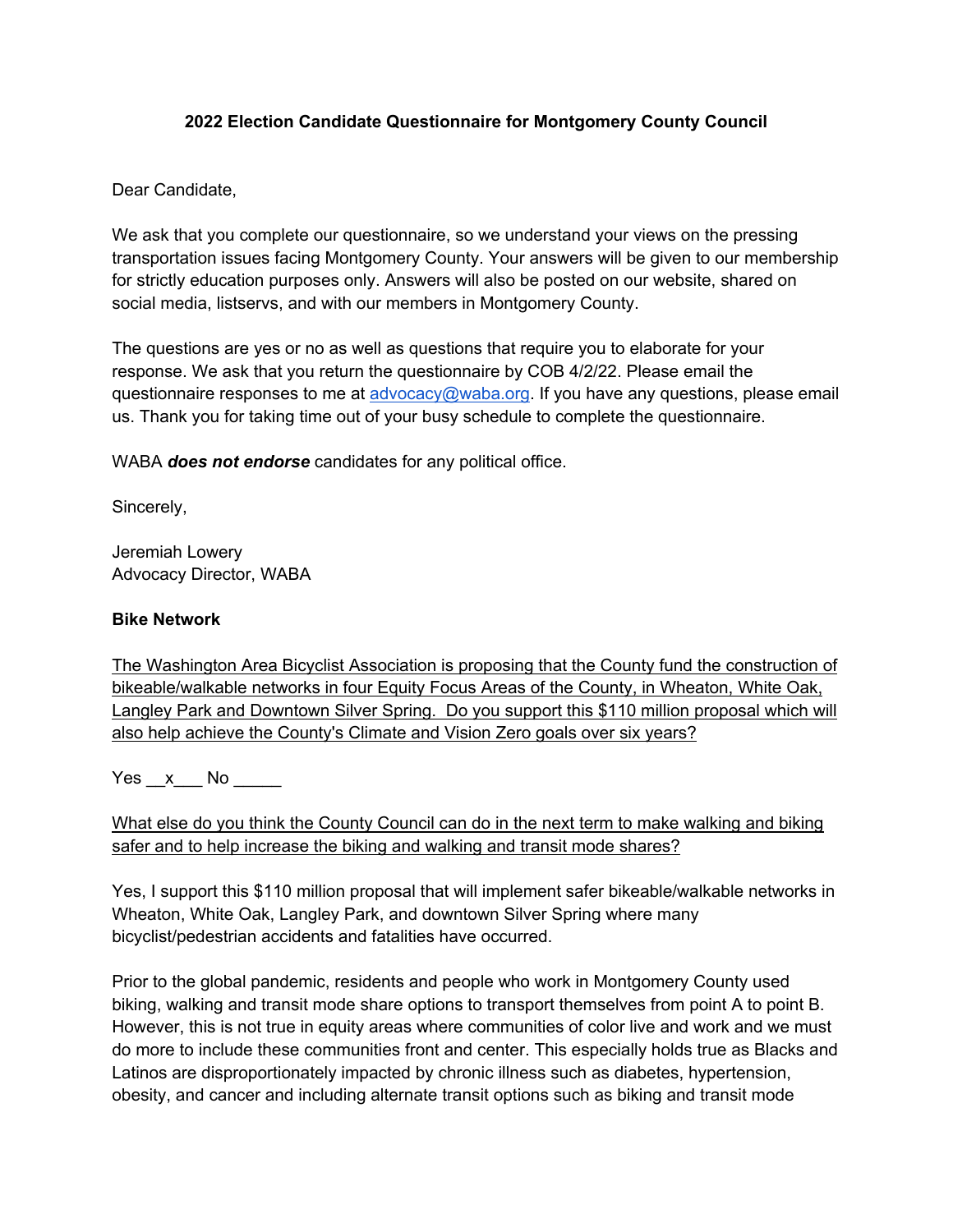shares, can improve the quality of health for countless residents. The aging and disability communities face similar challenges and are often victims of pedestrian related accidents that cause long-term effects. As Chair of the Health and Human Services committee, I have closely worked with the Commission on People with Disabilities to address transportation equity and related issues to ensure that all of our residents are safe.

If re-elected, I will continue to support transit projects such as the MD 355 Crossing Project and the County's BRT Flash system, which will improve access for residents to key locations including Montgomery College campuses, jobs, healthcare, housing as well as Metrorail and Marc train stations. BRT projects slated for Route 29, Veirs Mill Road, MD 355, New Hampshire Avenue, and North Bethesda have my full support. I believe the BRT implemented in these key and highly congested areas of the County will serve connect and serve communities in a sustainable manner.

I will also work with our local and state partners to implement sidewalk buffers, adjust timing of traffic lights, and reduce speed limits on various points of state roads such as Connecticut Avenue and Georgia Avenue, where many pedestrian related crashes have occurred. These continued partnerships will help address our current Vision Zero and climatic goals, while augmenting public health by providing sustainable and safe transit options for County residents.

### **Police out of Traffic Enforcement**

Do you support removing police from all or some traffic enforcement?

Yes No x

How will you balance the need for traffic enforcement and equity while in office?

As a member of the Public Safety committee, I truly value public safety for every County resident in our community. Unfortunately, the global pandemic has exacerbated crime in our community. Traffic stops have helped recover 70 ghost guns in 2021 alone, and it has proven to decrease drag racing and speeding vehicles on our local roadways as well as lower the number of individuals driving under the influence of drugs and alcohol. Thus, there are still traffic situations in which police involvement is necessary. That being said, not every incident requires law enforcement, and we should look into solutions that promote equity in the community while reducing the burdens placed on police.

One method to do this is improved use of technology. We know that red light and speeding cameras significantly lower the rate of traffic and pedestrian collisions. According to a report from the Office of Legislative Oversight, in 2019 Montgomery County issued 373,169 citations for speed camera violations and 54,572 citations red light camera violations. Of these, the automated systems issued 94% of speed camera events and 87% of red-light camera events. This is one example of how we can use technology to perform tasks that would otherwise fall to law enforcement.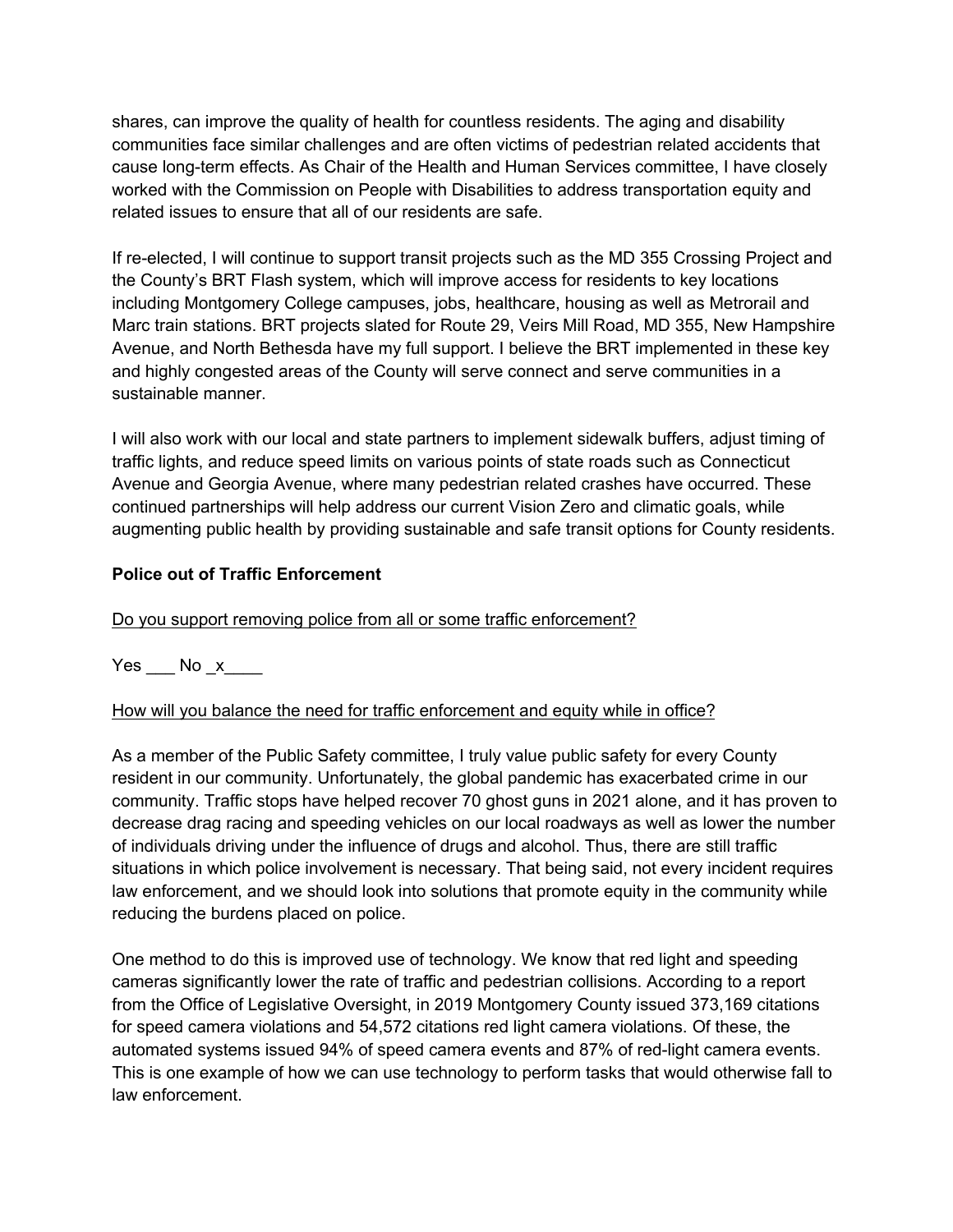Incorporating technology will help our local police department to enforce traffic laws, while keeping our residents safe in an equitable manner. If re-elected, I will commit to working with our Department of Transportation and State Highway Administration to help strengthen a robust infrastructure and a transit ecosystem that delivers equitable results while keeping our community safe.

### **Trails - repaving**

Do you support fully funding the budget request of the Parks Department to include monies for repaving the Sligo, Rock Creek and Capital Crescent Trails?

Yes X No  $\blacksquare$ 

# **Tunnel**

Do you support funding the \$55m project for this important regional trail connection through downtown Bethesda?

Yes X No  $\blacksquare$ 

Do you support funding that will complete construction of the project within the current FY 23-28 CIP period or sooner/later?

Yes X No

# **270 widening**

Do you support or oppose the proposal to widen parts of I-495 and I-270 to add four express toll lanes?

 $Yes$   $No$   $X$   $\qquad$ 

Why or why not? And how would you show that support or opposition. Do you support other new highways or road expansions?

I have not seen any proposals on how to widen I-495 that are practical or have benefits that outweigh their costs. However, I-270 has more options. Right now, there are considerable traffic burdens for people that live in the northern part of the County that are doing more than just impacting quality of life, but also stifling economic development opportunities in the area.

I, along with the majority of the Council, supported adding managed toll lanes to I-270 and expanding the American Legion Bridge. The recent agreement the County entered into with the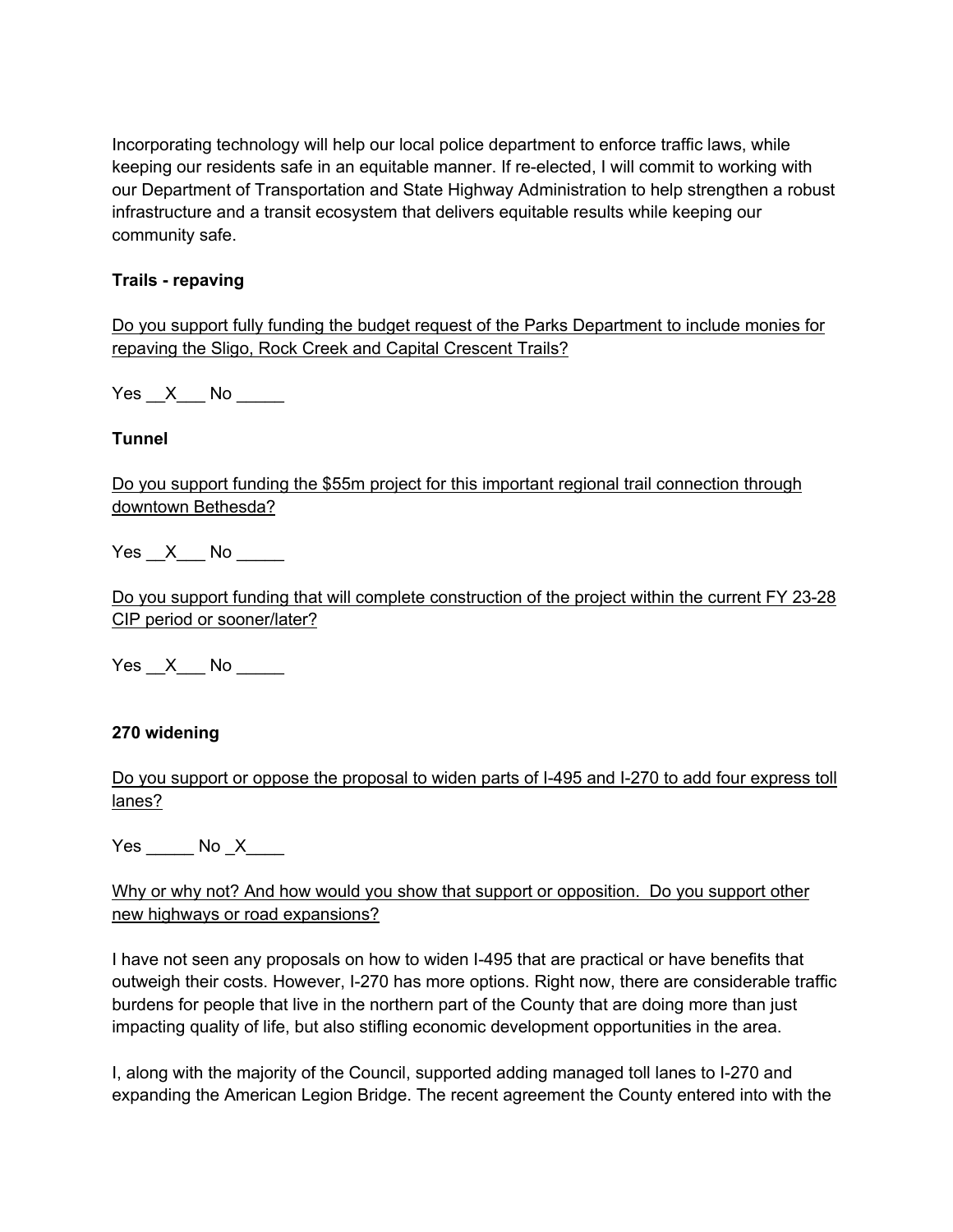SHA officials will provide desperately needed traffic relief in one of our County's most congested corridors – I-270 and the American Legion Bridge – and at the same time dedicated significant State funding for the County's top transit priorities.

This plan provides \$60 million in funding to pay for traffic links between key regional job and activity centers such as Bethesda, Gaithersburg, Silver Spring, Tysons, and Reston, potentially either the Corridor Cities Transitway or the 355 BRT. It also provides \$300 million in future toll revenue for other future transit priorities.

The resources generated by managed toll lanes on I-270 will help fund other critical transit projects that we know we need but will be difficult for the County to fund on its own. It is a truly balanced approach to traffic relief that will serve our commuters on both our highways and our transit system.

# **Vision Zero**

Vision Zero - is it working and if not, what needs to be done by the County to achieve the goal of zero deaths due to traffic crashes? What would you do to work with the State Highway Administration to achieve true Vision Zero?

I believe the current Vision Zero Montgomery County Plan is a good foundation to begin addressing pedestrian related traffic deaths on our roadways. This issue cannot be addressed as a panacea, and it will take all of us working together to prevent preventable deaths from happening in the future.

There are obvious opportunities we need to take advantage of and one of them is the innovative equity bike lanes, which will have a cascading beneficial effect in the places they are located. We also need to improve lighting on our local and state roadways to improve visibility for drivers, i.e., Veirs Mill Road, and implement HAWK signals, sidewalk buffers and narrow lanes. I will continue to work with our Montgomery County State Delegation to fund transit projects that will incorporate measures that I mentioned above to keep residents safe.

However, these transit projects and safety measures will not be successful if we do not include the communities who are most impacted—black, brown, immigrants, seniors, and the disabled—through a comprehensive, multi-lingual, multi-cultural educational campaign and incorporate their input in this process. I would also stress that we must include partnerships with homeowner's associations, community organizations, our County and State partners, to inform the public the importance of pedestrian and bike safety and to receive recommendations from the community on how to best support safety in their neighborhoods. Eliminating traffic deaths and serious injuries is a huge priority of mine and we owe it to the countless number of residents who have lost their lives and had their families shattered to act.